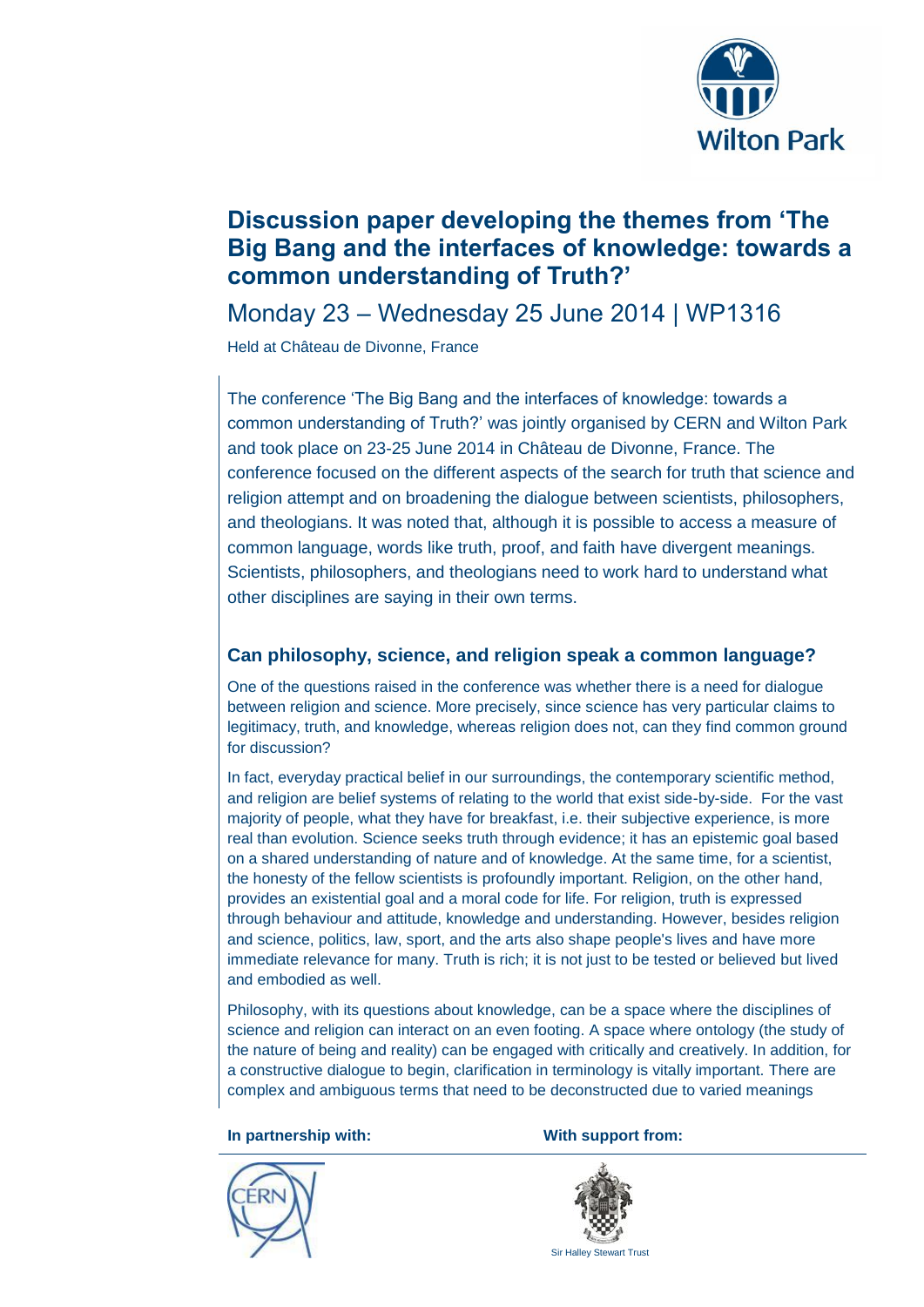employed by different discourses. This dialogue is not solely between science and religion, but within science, within individual religions, and between different religions.

# **Understanding of truth**

Truth and reality may not be the same thing. Our understanding of truth is limited by the information or data that we gather and constrained by the tools we have to examine the universe and the nature of being. Truth may be a universal concept but reality can be external or internal. Exact science, such as physics or mathematics, shapes external reality and spiritual experience constructs internal reality. From a faith perspective, truth can come from a revelation as well as from empirical experiments and observations. Indeed, an unintended observation can provide surprising insight or revelation, as with Newton's observation of the apple falling in a Lincolnshire orchard.

Ancient philosophy, mainly Greek and Indian, was charged with understanding nature and the purpose of the universe. In other words, they strove to understand how the cosmos was created, as well as its moral nature. Truth, consciousness, and creation were all perceived to be eternal.

### **The universal definition of science and the subjective nature of religion?**

Another question that was raised at the conference was whether religion is simply a personal preference for truth and a personal language to describe that preference whereas science provides an absolute truth.

Perhaps the answer can be detected in the approaches that science and religion adopt to describe the universe. Science seeks to explain the beginning of the universe, while religion often insists on the universe being beginning-less. Traditionally, questions about the origins of the world were responded to with myths. Three monotheistic religions, – Judaism, Christianity, and Islam – share a common spiritual, theological, and cultural heritage. An unshakeable faith in the creator, sustainer, and redeemer God lies at the core of these religions and at the same time each of them has contributed to the development of rational and scientific thinking. Overall, religion provides multiple ways of understanding the cosmos – some of which can be reconciled and some of which cannot.

Science reveals the universe one step at a time as each new tool or method for its exploration becomes available. It attempts to integrate separate theories into a single universal truth. However, we live in an era where the very hegemony of science could well be challenged, as scientific advances themselves raise philosophical questions, which are potentially best answered theologically. String theory, for example, enables scientists to conceive the multiverse, each with its own unique laws of nature and establishing conditions. Scientists believe such universe exists in in the absence of any other evidence, rather than theory. For some, this is an article of faith. There were also noted scientists, such as Hirsch and Darwin, who believed that God worked through and within the laws of nature.

#### **Can philosophical or secular ethical approaches strengthen the common ground for dialogue?**

Science has produced a series of hypotheses on the understanding of reality, from Galileo to Descartes to Newton. Upanishad claimed that individual consciousness was intrinsic to the concept of universal consciousness; that there is a macrocosm of the universe and what we, humans, experience is a microcosm, in which the macrocosm is reflected. Along similar lines, Kuhn emphasised the role of community and the breakdown of shared belief in the progress of science and Fleck argued that every concept and theory was culturally conditioned.

Indeed, science may strive to be neutral and democratic, unaffected by the biases of the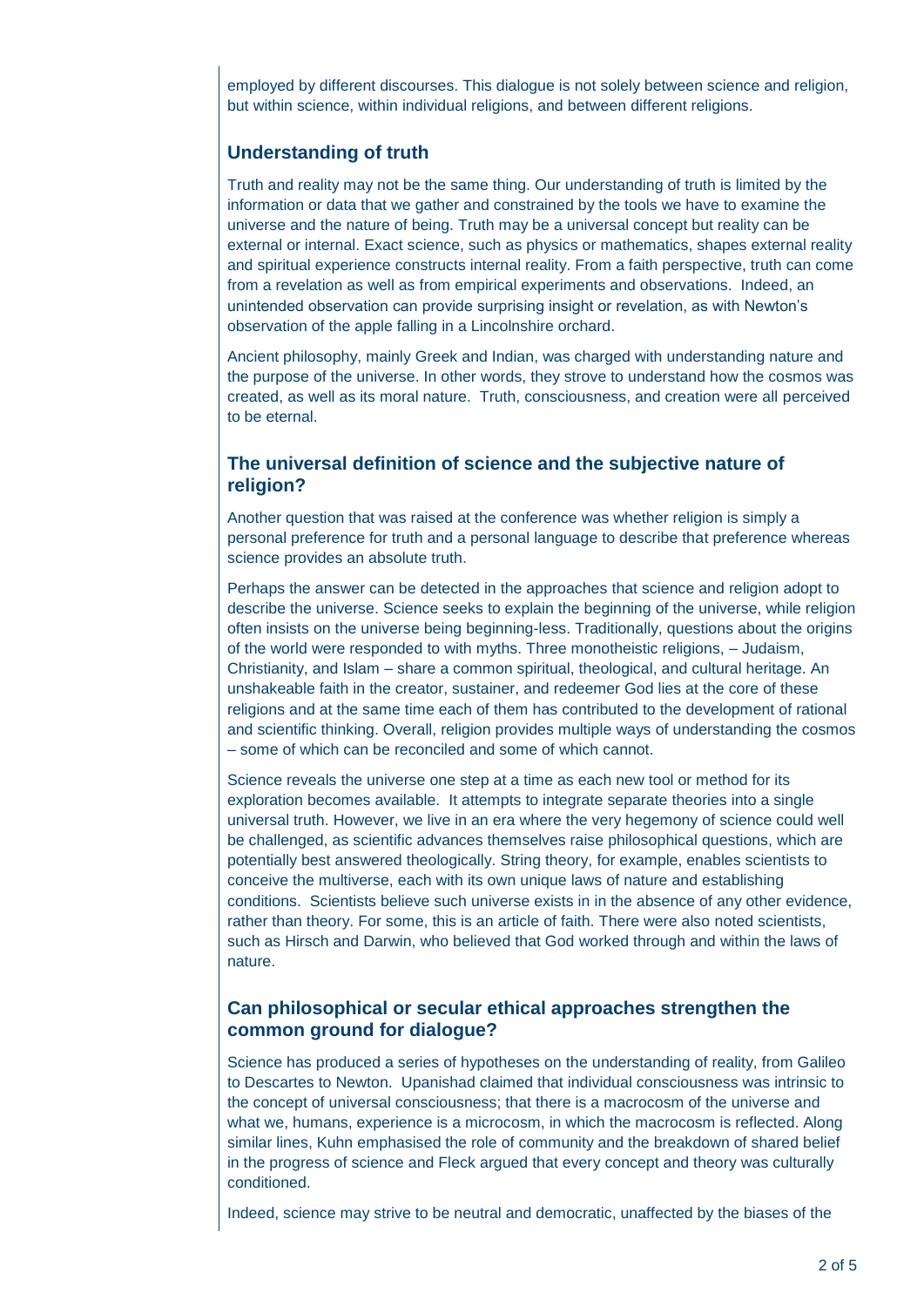truth seeker but it often is undemocratic, biased, and shaped by the shared experiences and values of community, society, history, and faith. Scientific 'truths' are theories. The constant efforts to prove or disprove them are embedded in communal, historical, and sociological circumstances, as well as in epistemological (theory of knowledge) paradigms.

Science adds to knowledge through complex chains of inferences – indeed the Higgs field was discovered through the smoking gun of a smoking gun. These chain of inferences requires trust between individual researchers and the development of robust mechanisms for verifying observation and experiment. As a result, scientific inferences can at times have a religious feel to them.

Rabindranath Tagore claimed that the world we perceive does not exist apart from us; it is a world that depends upon our consciousness. Albert Einstein, on the other hand, said that truth was independent of human beings. The Indian Vedanta proposes a unified reality that is absolute but not independent. In other words, truth does not belong to science but appears through science. The theory of dark matter offers a characteristic example. Dark matter populates the unobservable parts of the universe and its presence determines the behaviour and nature of the existence of the observable parts.

The growing dependence of human beings on science for their future raises serious ethical questions to which there are numerous faith-based and secular responses. Such approaches may be independent but are not mutually exclusive.

#### **Is science a homogenous concept? The nature of the scientific method.**

Truth is often synonymous with power. Knowledge, therefore, which is created by science, can give rise to power. As Francis Bacon said, "ipsa scientia potestas est", i.e. knowledge itself is power. However, this is not a one way process as the relationship between them is rather complex and interactive. Nevertheless, politics and science are linked by power.

At this point, the question arises as to whether innate human nature exists or we are shaped by experiences and the power of social and cultural institutions. For example, in the mental health sphere, government policies on research and treatment are determined by interpreting people's mental health through their behaviour. There are, hence, complex relationships between politics, science, and philosophical and theological understandings of the human person.

These issues have found their way into science. At the onset of a piece of research, the scientist is faced with a number of questions: "Is it practical, useful, or interesting? What can we learn from it? What are the moral or ethical questions raised?" For some, the allied question is "what is false?" The ability to test whether something is false is an important concept in the philosophy of science. Popper would claim that unfalsifiable statements are not scientific. However, that does not mean they are without merit or relevance.

#### **How do the major religions or traditions of belief have a dialogue with science?**

Both science and religion grow or develop with observation and insight. But power, a feature of both, can contain and restrict the production of new knowledge. Fundamentalism in both inhibits exploration and makes orthodoxy difficult to question. Even key texts in every religion are subjected to re-reading, so that new insights can be explored. The basis of religion, Durkheim suggested, is an engagement with a vital animating principle, a kind of anonymous and impersonal force. None possesses it entirely and all share in it. Science, therefore, may be truth, but not the whole truth. Examples can be found in many different religions. In Islam, the Arabic word "thara" is used – meaning insight. Only those that have insight can explicate scientific truths both in theory and in everyday life.

Creation myths often begin from chaos, which God resolves: nature is deified, patterns created and irregularities removed, everything is named – a process reminiscent of the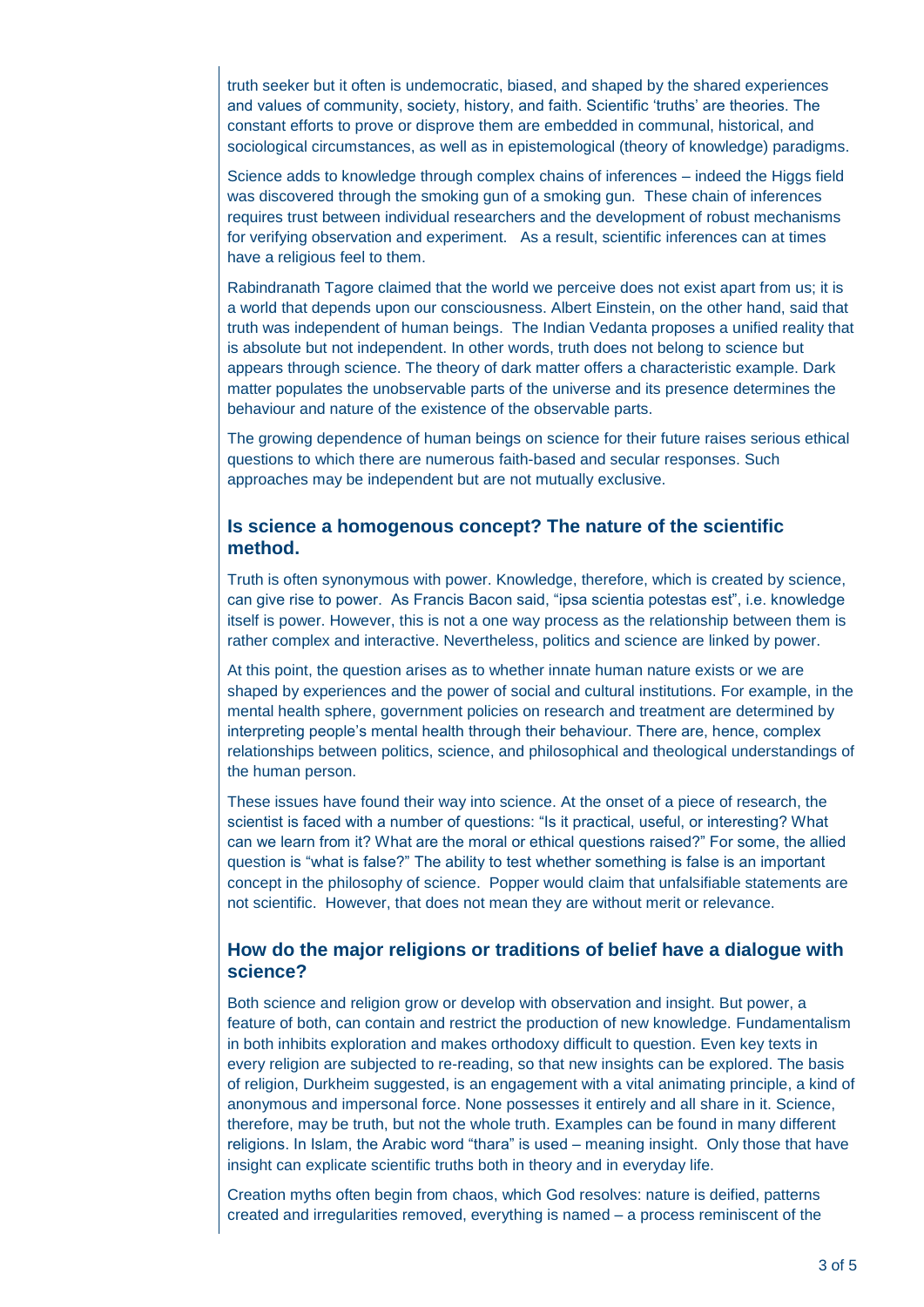#### scientific method.

Other religions, such as Jainism and Buddhism, do not emphasise the discovery of the universe or its origins but focus on the source of human suffering and how to alleviate that suffering. The parallel with the applied sciences is striking.

Overall, the role of science in religion remains ambiguous. At times it seems to strengthen the sense of common ground, at others it seems to reinforce a world/otherworld dualism.

### **Truth, discovery and revelation**

In each era, religious thinkers have taken steps to reconcile the writings in the scriptures with rational inquiry. They have argued that scripture, or revealed wisdom, and science, which is also the work of God, should not be in conflict but are complementary approaches to the study of the same universe. Yet conflict has arisen and continues to be a key part of the discourse in academic and popular domains.

An example of the reconciliation of science and religion can be found in Judaism, where the pursuit of truth is one of the highest virtues. On the whole, Judaism has not been in conflict with science because it focuses on human conduct and communal life. Explanations, interpretations, clarifications of Biblical law, both in written and oral traditions and the tradition of studying both religion and science in Jewish circles have developed into a creative and largely harmonious accommodation.

Is everything arbitrary? How are authoritative decisions made about Truth?

Recognition of authoritative truth is strongly shaped by how we understand what is reality, be it materialist, natural, or metaphysical. Authoritative decisions about truth vary with the field under discussion, e.g. physical sciences, sociology, psychology.

Religion insists that reality is non-material, as well as material. In some instances, it would argue that the non-material is the greater reality. Accordingly, our concept of 'knowledge' should be broad – knowledge is not only ascertained by scientific empiricism, it also includes other ways of apprehending reality – and therefore of conveying truth – such as aesthetics, religion, the humanities, life-experiences, philosophical reflection, and so on.

Although everyone can agree with general definitions of authority and truth, there is still a lot of work that needs to be done to create significant common ground. No-one holds the full perspective on the truth. Each discipline only sees part of the picture. Through ongoing dialogue and listening, we can get closer to ultimate truth. Although knowledge is subject to change, truth remains constant.

# **What are the boundaries to knowledge and or faith; what might determine their limits; Are they self-limiting by definition?**

The need for trust is common to both science and religion. Science uses trust extensively. For example, we do not repeat all the experiments, we trust them and, in a sense, have faith in them. Similarly, religious faith involves trust in the religious revelation or faith of others (where God has directly spoken to a man or a woman) as well as personal experience.

Boundaries are key to knowledge; they are not just negative, but necessary for clarification and shape and can aid further investigation. Every time we ask a question we are setting or testing boundaries.

Recognised sources of authority can determine limits and boundaries. Religion, it can be argued, is self-limiting by definition; you cannot know God, he or she is unknowable. Authority in religion comes from a number of sources: tradition, revelation, and scripture. On the other hand, faith can be intensely personal, there is no authority (personal experience, personal belief).